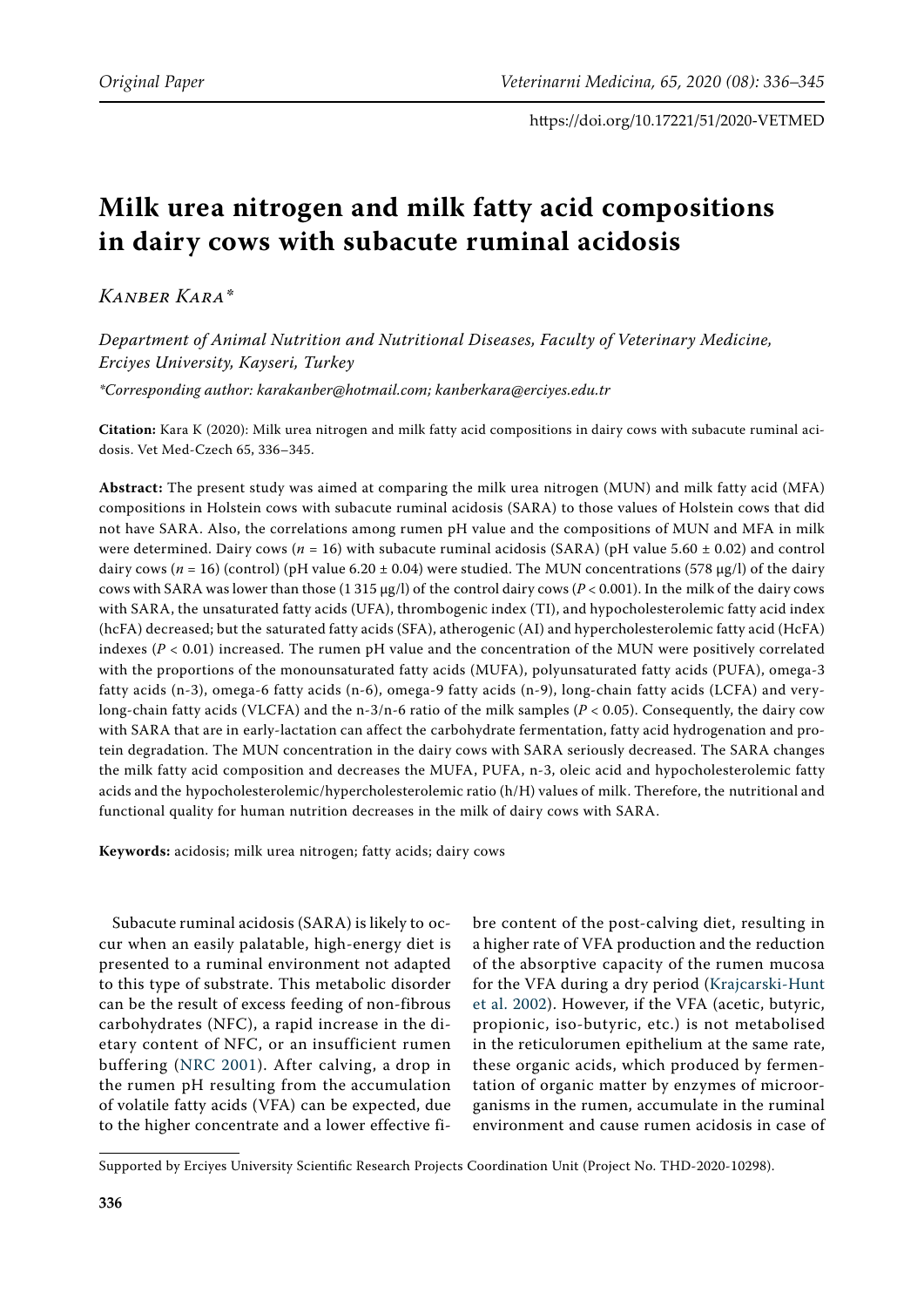sudden excess accumulation ([Plaizier et al. 200](#page-9-1)8). Finally, this may cause to be temporarily below 5.5 of the ruminal pH. Two situations are important in terms of revealing the risk of SARA. First situation, early lactating cows are fed with a diet considerably differing from that in a dry period. A diet change carried out too rapidly, or without proper transition and management will put the animals at risk for fast ruminal fermentation changing. Second situation, in lactation period, an inaccurate calculation of the dry-matter intake leading to the wrong roughage/concentrate ratio, an inadequate content of the structural carbohydrates (neutral detergent fibre − NDF and acid detergent fibre − ADF) within the diet or mistakes in preparing of total mixed rations may produce SARA([Kleen](#page-9-2)  [et al. 2003\)](#page-9-2). Dairy cows often receive a high-calorie diet prepartum in order to prepare the ruminal and omasal epithelia to absorb the high postpartum concentrations of the VFA. This high-calorie diet induces the proliferation of the ruminal epithelium, which is essential for the control of the rumen acidosis. The physically adequate neutral detergent fibre (peNDF), particle size, and starch source (i.e., starch type and endosperm structure) in a dairy cow's ration can also affect the ruminal buffer capacity and cause SARA or acidosis ([Zebeli](#page-9-3)  [et al. 2012](#page-9-3)). [Garret et al. \(1995\)](#page-9-4) suggested a cutoff point of the rumen pH of 5.5 for the diagnosis of SARA by rumenocentesis. It has been shown that the *in vitro* fibre digestibility is reduced when the pH reduces below 6.2 ([Calsamiglia et al. 1999](#page-8-1); [Calsamiglia et al. 2002](#page-8-2)). The data suggest that a period lasting more than 5 h/d to 6 h/d during which the ruminal  $pH$  is  $<$  5.8 should be avoided to minimise health disturbances due to SARA [\(Zebeli](#page-9-3)  [et al. 2012\)](#page-9-3). [Krajcarski-Hunt et al. \(2002\)](#page-9-0) stated that induction of SARA by the excess feeding of wheat/barley pellets reduced the rumen digestion of the neutral detergent fibre (NDF) from grass hay, legume hay, and corn silage.

The concentration of the proteins in the milk is given genetically and is significantly influenced by the nutrition and the level of rumen fermentation. Due to the imbalanced nutrition and frequent occurrence of indigestion, various changes in the milk's composition are encountered. The syndrome of low-fat milk is often diagnosed, being predominantly the result of rumen acidosis ([Illek 1995](#page-9-5)). Moreover, the milk fat content and milk fat to milk protein ratio decrease in SARA

affected cows [\(Danscher et al. 2015](#page-8-3)). The optimal pH of rumen proteolytic enzymes ranges from 5.5 to 7.0. However, the protein degradation is reduced at the lower end of the ruminal pH environment [\(Bach et al. 2005\)](#page-8-4). Also, [Lana et al. \(1998\)](#page-9-6) reported that a decrease in ruminal pH from 6.5 to 5.7 reduced the ruminal ammonia concentration only when bacteria were obtained from cows fed with a 100% forage ration, whereas bacteria from cows fed with a 90% concentrate had a lower ammonia N concentration regardless of the pH value. The overproduction of ammonia in the rumen

is the leading cause of urea transfer in the blood

[\(Roy et al. 2011](#page-9-7)). Furthermore, the catabolism of the amino acids and excess peptides in different parts of the body contribute to increasing the urea flow into the portal blood ([Huntington and Archibeque 2000](#page-9-8); [Roy](#page-9-7) [et al. 2011\)](#page-9-7). The synthesised urea passes into the hepatic sinuses to join the circulatory system and is filtered from the blood by the kidney before being excreted from the body in the urine [\(Swenson](#page-9-9) [and Reece 1993](#page-9-9)). By simple diffusion, urea moves into the mammary gland, where it is an integral part of the non-protein nitrogen (NPN) components of the milk. Due to the physiological process of the urea cycle in mammals, the MUN concentration equilibrates with the body fluids and is proportional to the concentration of the blood urea [\(Roseler et al. 1993](#page-9-10)). The urea concentration in milk could be used as an indicator of the protein/ energy balance of lactating cows ([Jonker et al. 1998](#page-9-11); [Godden et al. 2001](#page-9-12)). As a result of SARA, which causes a low pH in the rumen, the feed digestion is also altered by the degraded rumen fermentation. We hypothesise that the milk fatty acid composition and milk urea nitrogen concentration, which may be indicative of the carbohydrate and protein digestion in the rumen, may be affected by a rumen pH change.

This study aims at determining the relationship between the urea and fatty acids in the milk of cows with an ideal rumen pH and dairy cows with a SARA problem.

## **MATERIAL AND METHODS**

This study was approved by the Local Ethics Committee for Animal Experiments of Erciyes University, Province of Kayseri, Turkey (No. 20/049).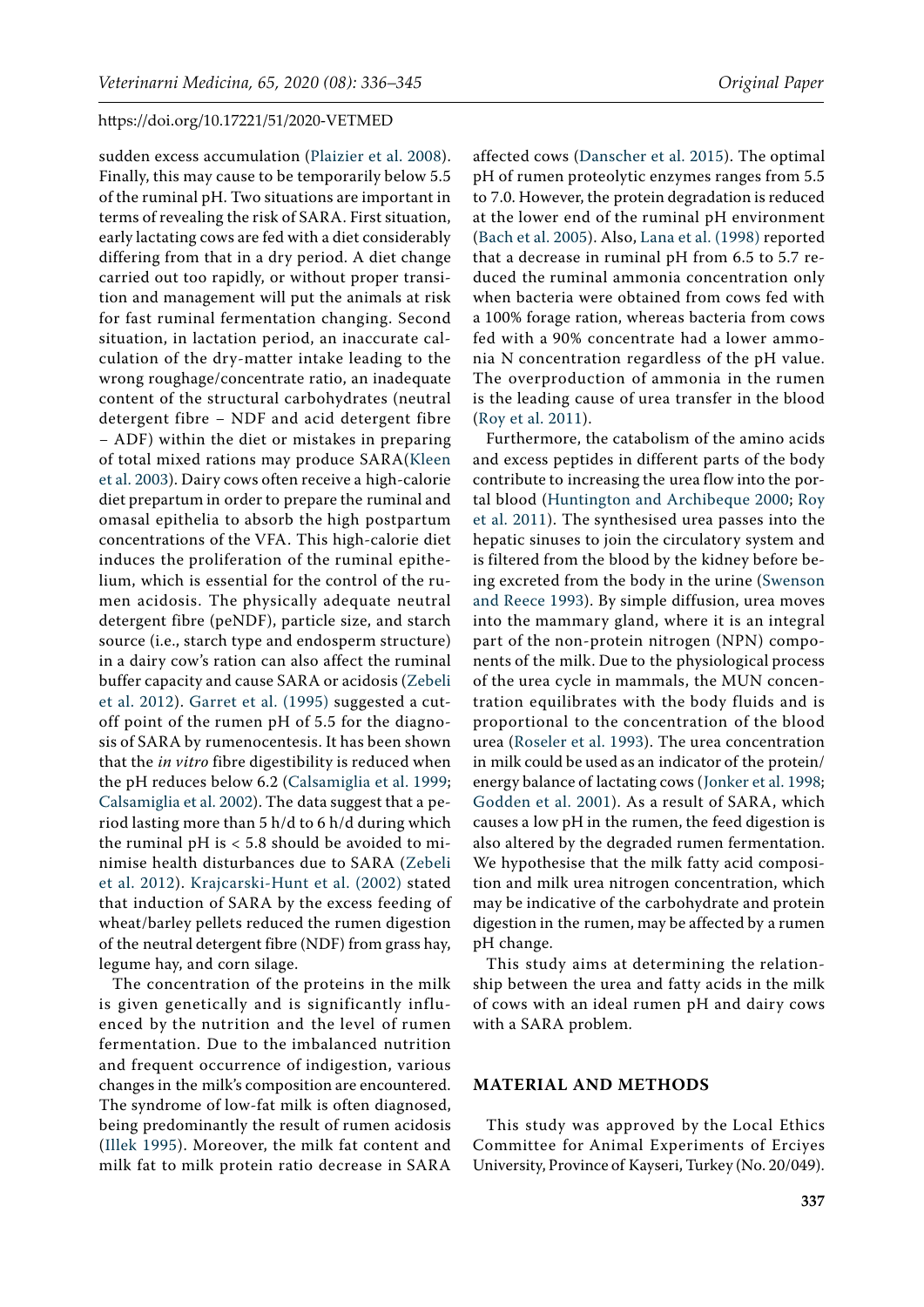# **The nutrition and pH values of dairy cows**

In the present study, dairy cows ( $n = 16$ ) with subacute ruminal acidosis (SARA) (an average rumen pH value of  $5.60 \pm 0.02$ ) and control dairy cows (*n* = 16) (control group) (an average rumen pH value of  $6.20 \pm 0.04$ ) were investigated.

Dairy cows from commercial farms in the Cappadocia region (Nevsehir province, Turkey) were used. The investigated dairy cows were in the first 100 days of lactation and were multiparous. The milk production information of the dairy cows' farms was obtained from the Turkey Breeding Cows Breeders Association's e-Breeding Database. The rumen pH values of the dairy cows were detected with a digital pH meter (S220 pH/ion meter; Mettler Toledo, [Ohio, USA\)](https://www.google.com/search?rlz=1C1OPRB_enTR812TR812&q=Columbus,+Ohio&stick=H4sIAAAAAAAAAOPgE-LSz9U3MC4wystIU-IAsQ2Lc3O1tLKTrfTzi9IT8zKrEksy8_NQOFYZqYkphaWJRSWpRcUAbRM_vkQAAAA&sa=X&ved=2ahUKEwjDntyK5NvfAhWMmIsKHbcAAfAQmxMoATASegQIBBAI) in the rumen fluids taken via a rumen probe 2–3 h after feeding.

The Holstein dairy cows in the SARA group had an average  $620 \pm 12$  kg live weight and a 25.2 l/day milk yield. The Holstein dairy cows in the control group had an average  $618 \pm 9$  kg live weight and a 26.5 l/day milk yield. The SARA group consumed a total mix ration (TMR) (total 20.56 kg DM/ day; 29.75 Mcal net energy lactation (NEL)/day), which included corn silage, feed mixture concentrate, cornflake, lucerne hay, wheat straw, barley grain, salt and a vitamin-mineral premix ([Table 1\)](#page-2-0). The control group consumed TMR (total 20.74 kg DM/day; 29.29 Mcal NEL/day), which included corn silage, concentrate feed mixture, cornflake, lucerne herbage, wheat straw, salt and a vitaminmineral premix ([Table 1](#page-2-0)) ([NRC 2001\)](#page-8-0). The TMR taken by these dairy cows' farms were collected and analysed ([Table 1\)](#page-2-0). The milk samples of the nonpregnant cows were collected individually.

<span id="page-2-0"></span>Table 1. The ingredients and chemical compositions of the total mix rations of the dairy cows

|                                         |       | Farm 1 (Control group)                   | Farm 2 (SARA group) |                                          |  |  |
|-----------------------------------------|-------|------------------------------------------|---------------------|------------------------------------------|--|--|
| Ingredients                             |       | Feed basis (kg/day) As DM basis (kg/day) |                     | Feed basis (kg/day) As DM basis (kg/day) |  |  |
| Corn silage*                            | 15.0  | 4.95                                     | 16.0                | 4.8                                      |  |  |
| Concentrate feed mixture**              | 8.0   | 7.36                                     | 8.0                 | 7.2                                      |  |  |
| Corn flake                              | 2.0   | 1.8                                      | $1.0\,$             | 0.97                                     |  |  |
| Lucerne herbage***                      | 4.0   | 3.56                                     | 5.0                 | 4.5                                      |  |  |
| Wheat straw                             | 3.0   | 2.76                                     | 3.0                 | 2.7                                      |  |  |
| Barley grain                            |       |                                          | $0.5\,$             | 0.47                                     |  |  |
| Salt                                    | 0.03  | 0.03                                     | 0.02                | 0.02                                     |  |  |
| Vitamin-mineral premix                  | 0.10  | 0.10                                     | 0.08                | 0.08                                     |  |  |
| Total DM consumption (kg/day)           | 32.13 | 20.56                                    | 33.6                | 20.74                                    |  |  |
| Energy and nutrient matter compositions |       |                                          |                     |                                          |  |  |
| ME (Mcal/kg DM)                         |       | 2.47                                     |                     | 2.47                                     |  |  |
| NEL (Mcal/kg DM)                        |       | 1.43                                     |                     | 1.44                                     |  |  |
| NEL (Mcal/day)                          |       | 29.75                                    |                     | 29.29                                    |  |  |
| CP(%)                                   |       | 12.4                                     |                     | 13.7                                     |  |  |
| CP (g/day)                              | 2578  |                                          | 2781                |                                          |  |  |
| NFC (%)                                 |       | 40.4                                     |                     | 44.9                                     |  |  |
| ADF $(\%)$                              |       | 24.3                                     |                     | 24.1                                     |  |  |
| NDF(%)                                  |       | 39.4                                     |                     | 39.3                                     |  |  |
| $ADIN^{\&}(\%)$                         |       | 2.65                                     |                     | 2.47                                     |  |  |
| EE(%)                                   |       | 3.74                                     |                     | 3.65                                     |  |  |
| Ash $(\%)$                              |       | 7.72                                     |                     | 8.18                                     |  |  |
| Urea $(\%)$                             |       | 0.54                                     |                     | 0.61                                     |  |  |

 $ADE = acid$  detergent fibre;  $ADIN = acid$  detergent nitrogen;  $CP = crude$  protein;  $DM = dry$  matter;  $EE = diethyl$  ether extract; ME = metabolizable energy; NDF = neutral detergent fibre; NEL = net energy lactation; NFC = non-fibrous carbohydrate \*For Farm 1: 33% DM, for Farm 2: 29% DM; \*\*For Farm 1: 16% CP, 2 500 ME kcal/kg DM, for Farm 2: 18 %CP, 2 600 ME kcal/kg DM; \*\*\*For Farm 1: 16.1 CP %, for Farm 2: 16.4% CP; \*The ADIN value is given as % CP in the ADF residue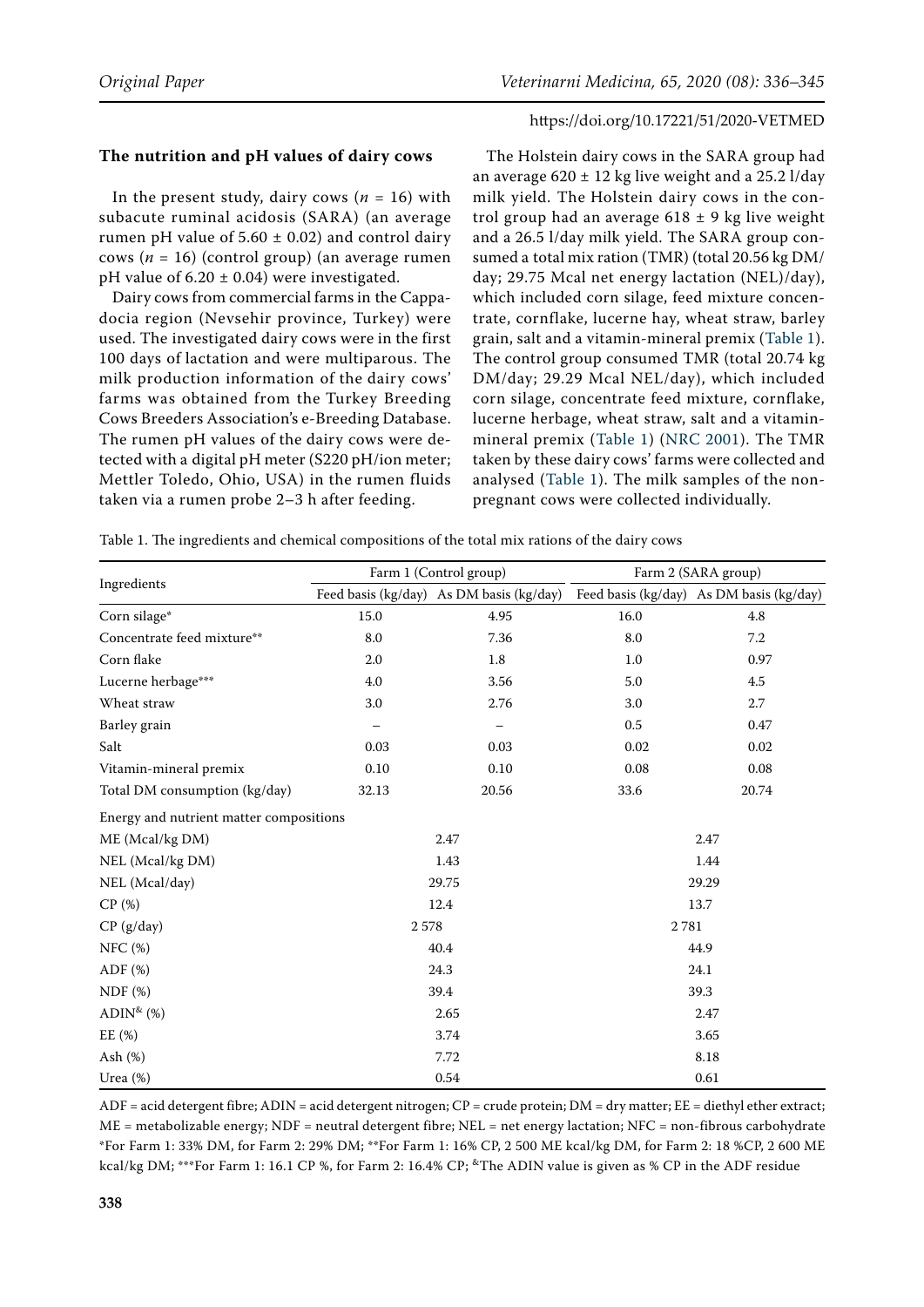## **The chemical analyses of dairy cows' total mix rations**

The dry matter (DM), ash, crude protein (CP) (nitrogen  $\times$  6.25), and diethyl ether extract (EE) levels were determined according to the method reported by the Association of Agricultural Chemists [\(AOAC 1995](#page-8-5)). The neutral detergent fibre (NDF) (using 0.5 g of sodium sulfite and 200 µl of heat stable amylase), acid detergent fibre (ADF) and acid detergent lignin (ADL) contents were analysed according to methods of [Van-Soest et al. \(1991\).](#page-9-13) After the determination of the ADF content in the TMR, this residue was analysed with the Kjeldahl method for the nitrogen level. Then the acid detergent insoluble nitrogen (ADIN) content was calculated (nitrogen  $\times$  6.25). The urea concentrations of the concentrated feeds were determined using the spectrophotometric method, which uses 4-dimethyl amino benzaldehyde ([FAO 2011](#page-8-6)). All the analyses were carried out in triplicate. The nonfibrous carbohydrate (NFC) values of the TMRs were calculated according to National Research Council ([NRC 2001\)](#page-8-0). The metabolizable energy (ME) and net energy lactation (NEL) were calculated using the formulas by [Donker \(1989\)](#page-8-7) – Equation 2 and [Weiss and Tebbe \(2019\) –](#page-9-14) Equation 1:

ME (Mcal/kg DM) = DE (Mcal/kg DM) **×** 86/100 (1)

NEL (Mcal/kg DM) =1.64 – 0.001 **×** (g ADF/kg DM) (2)

where:

- ME metabolizable energy;
- DM dry matter;
- DE digestible energy;
- NEL net energy lactation;
- ADF acid detergent fibre.

## **The determination of milk urea nitrogen**

10 ml milk samples were collected from the individual dairy cows January 2020. The control and acidosis groups at the different dairy cows' farms were collected  $(16 + 16 = 32$  samples), and the samples were stored at −20 °C. The milk samples were analysed for the milk urea nitrogen concentration (MUN) using commercial kits (cdR FoodLab Urea, Latte-Milk, catalogue No.: 181610, Italy) in a MUN analyses device (cdR FoodLab Junior MUN, Italy).

## **The determination of fatty acid compositions in TMR's and milk samples**

For the fatty acid analyses, the fat samples of the TMRs and milk samples were methylated with the three-stage modified procedure of [Wang et al.](#page-9-15) [\(2015\)](#page-9-15). According to this procedure, 40 µl of fats in falcon tubes with 15 ml volumes were mixed with 0.7 ml of potassium hydroxide (10 M) and 5.3 ml of methanol and it was vortexed.

The mixture was incubated for 45 min at 55 °C in an incubator (Nüve, Turkey) and cooled to 21 °C. The mixture was combined with 0.58 ml of  $H_2SO_4$ (10 M) and was vortexed. After this mixture was incubated for 45 min at 55 °C, 3 ml of n-hexane was added. The tubes were centrifuged for 5 min at 1 600 *g*. 1.5 ml of the supernatants were taken in a vial with blue Polytetraflorethylene (PTFE) screw and white silicone septa caps and analysed in a gas chromatograph (Thermo Scientific, USA) with automatic sampling (Thermo AI 1310).

A Fatty Acid Methyl Esters (FAME) column (Length 60 m, I.D: 0.25 mm, film: 0.25 µm and maximum temperature 250–260 °C) with an injection split temperature of 255 °C, a colon of 140 °C and a flow rate of 30 ml/min was used for the processing method for 42 minutes.

The fatty acid identification was performed by comparing the peaks in the chromatogram with the retention times by the standard [\(Kramer et al.](#page-9-16) [1997](#page-9-16)). Saturated fatty acids (SFA), unsaturated fatty acids (UFA), polyunsaturated fatty acids (PUFA), monounsaturated fatty acids (MUFA), mediumchain fatty acids (MCFA), long-chain fatty acids (LCFA) and very-long-chain fatty acids (VLCFA) were detected.

The atherogenic index (AI) of the milk samples, which is a marker of the atherosclerosis risk, was calculated ([Ulbricht and Southgate 1991](#page-9-17)):

$$
AI = (C12:0 + 4 \times C14:0 + C16:0)/UFA
$$
 (3)

where:

AI – atherogenic index; UFA – unsaturated fatty acids.

The thrombogenic index (TI), indicative of the potential accumulation of blood flakes in the blood vessels, was calculated by the following formula [\(Ulbricht and Southgate 1991](#page-9-17)):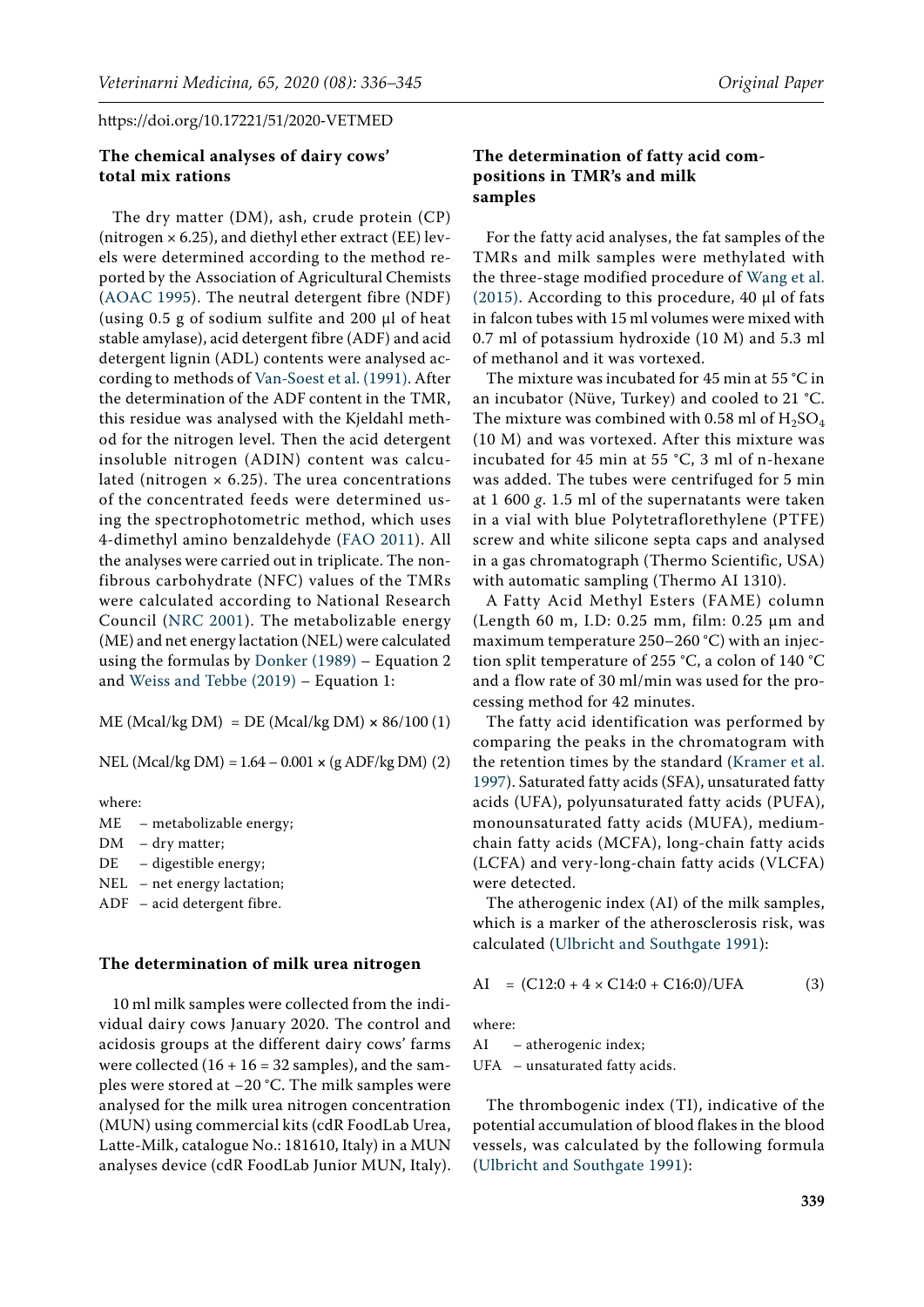$$
TI = (C14:0 + C16:0 + C18:0)/[(0.5 \times MUFA) + (4) + (3 \times n-3) + (0.5 \times n-6) + (n-3/n-6)]
$$

| where: |                                |
|--------|--------------------------------|
| TI     | - thrombogenic index;          |
| MUFA   | - monounsaturated fatty acids. |

The hypocholesterolemic fatty acid index (hcFA), hypercholesterolemic fatty acid index (HcFA) and hypocholesterolemic/hypercholesterolemic ratio (h/H) were calculated using following formulas ([Pilarcyzk](#page-9-18)  [et al. 2015\)](#page-9-18):

 $hcFA = C18:2n6t + PUFA$  (5)

 $HcFA = C14:0 + C16:0$  (6)

$$
h/H = (C18:2n6t + PUFA)/(C14:0 + C16:0) \quad (7)
$$

where:

| hcFA        | - hypocholesterolemic fatty acid index;    |
|-------------|--------------------------------------------|
| <b>PUFA</b> | - polyunsaturated fatty acids;             |
| HcFA        | - hypercholesterolemic fatty acid index;   |
| h/H         | - hypocholesterolemic/hypercholesterolemic |
|             | ratio.                                     |

#### **Statistical analysis**

SPSS v17.0 software was used for the statistical analysis of the data obtained from the studies. The data were analysed with a *t*-test. The statistical significance was taken below 0.05 (*P* < 0.05). The relationship between the investigated variables was determined by Pearson's Correlation (*r*) and the SPSS v17.0 package program.

## **RESULTS**

The energy and nutrient compositions of the dairy cows TMRs are given in [Table 1](#page-2-0). The SFA, UFA, MUFA, PUFA, n-3, n-6, n-3/n-6, MCFA, LCFA, and VLCFA proportions of the TMRs were similar for the control and acidosis groups  $(P > 0.05)$ ([Table 2\)](#page-4-0).

The MUN concentrations of the dairy cows with SARA was lower than those of the control dairy cow group (*P* < 0.001) ([Table 3\)](#page-4-1).

The myristic acid, myristoleic acid, palmitic acid and palmitoleic acid proportions in the milk

<span id="page-4-0"></span>

|  | Table 2. Compositions of the fatty acids $(g/100 g fat)$ |  |  |  |
|--|----------------------------------------------------------|--|--|--|
|  | in the dairy cows TMR's $(n = 6)$                        |  |  |  |

|               | Control | Acidosis | SD   | <b>SEM</b> | P-value |
|---------------|---------|----------|------|------------|---------|
| <b>SFA</b>    | 69.75   | 66.33    | 2.98 | 1.72       | 0.137   |
| UFA           | 30.25   | 33.65    | 2.97 | 1.71       | 0.138   |
| MUFA          | 5.46    | 5.94     | 4.81 | 2.78       | 0.120   |
| <b>PUFA</b>   | 29.79   | 27.71    | 1.84 | 1.06       | 0.171   |
| n-3           | 1.72    | 1.44     | 0.22 | 0.12       | 0.093   |
| n-6           | 28.06   | 26.26    | 1.97 | 1.13       | 0.243   |
| n-9           | 0.21    | 5.75     | 4.81 | 2.78       | 0.117   |
| $n - 3/n - 6$ | 0.06    | 0.05     | 0.01 | 0.01       | 0.419   |
| <b>MCFA</b>   | 0.08    | 0.07     | 0.03 | 0.01       | 0.624   |
| LCFA          | 98.12   | 94.91    | 3.92 | 2.26       | 0.230   |
| <b>VLCFA</b>  | 1.80    | 4.99     | 3.87 | 2.23       | 0.226   |

LCFA = long chain fatty acids; MCFA = medium chain fatty acids; MUFA = monounsaturated fatty acids; PUFA = polyunsaturated fatty acids; SD = standard deviation of means; SEM = standard error of means; SFA = saturated fatty acids; UFA = unsaturated fatty acids; VLCFA = very long chain fatty acids

<span id="page-4-1"></span>Table 3. Milk urea nitrogen concentrations  $(\mu g/l)$  of milk samples

| п |                                     |  |       | MUN SD SEM Minimum Maximum |
|---|-------------------------------------|--|-------|----------------------------|
|   | Acidosis 16 578.10 231.0 57.0 240.0 |  |       | 980.0                      |
|   | Control 16 1 315.20 284.0 73.0      |  | 940.0 | 1 7 1 0 .0                 |
|   | Total 32 934.30 452.0 81.0          |  | 240.0 | 1 710.0                    |
|   | <i>P</i> -value $-$ < 0.001 $-$     |  |       |                            |

MUN = milk urea nitrogen; SD = standard deviation of means; SEM = standard error of means

samples of the dairy cows with SARA increased compared to those of the control dairy cows  $(P < 0.05)$  $(P < 0.05)$  $(P < 0.05)$  ([Tables 4](#page-5-0) and 5). However, the linolelaidic acid, linoleic acid , α-linolenic acid (ALA), γ-linolenic acid, *cis*-11-eicoenioic acid, erucic acid, *cis*-11,14,17-eicosatrienoic acid, *cis*-5,8,11,14,17 eicosapentaenoic acid (EPA) and nervonic acid proportions in the milk of the dairy cows with SARA were lower than those of the control dairy cows (*P* < 0.05) ([Table 4\)](#page-5-0).

The SFA, AI values and HcFA compositions in the milk samples of the dairy cows with SARA were higher than those of the control dairy cows (*P* < 0.05; [Table 5\)](#page-6-0). The concentrations of UFA, MUFA, PUFA, n-3, n-6, n-9, and VLCFA fatty acids, TI, hcFA and h/H rate in the milk samples of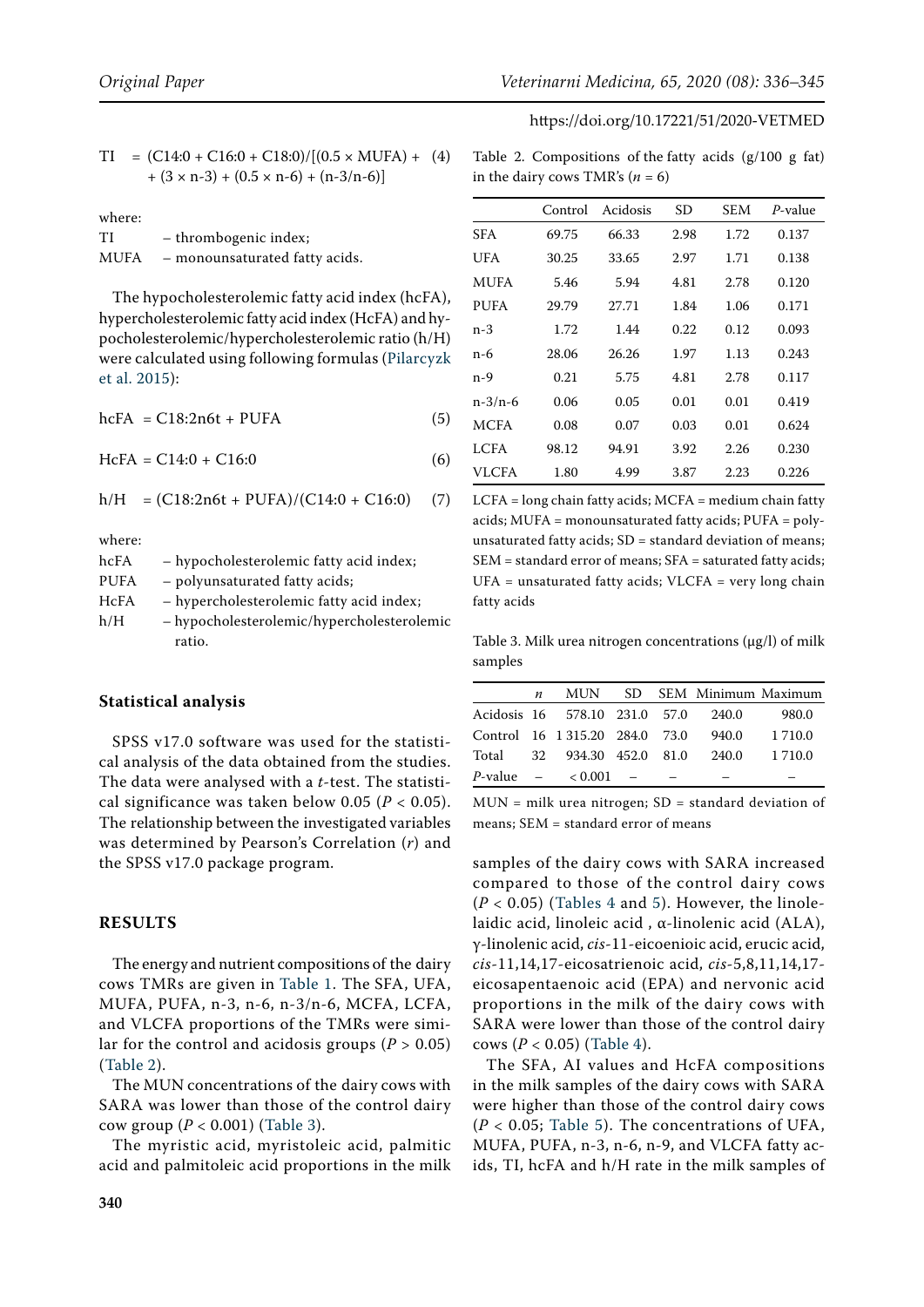<span id="page-5-0"></span>Table 4. Compositions of the individual fatty acids (as  $g/100$  g milk fatty acids) in the milk samples ( $n = 16$ )

| Fatty acids                              |          | Control  | Acidosis | <b>SD</b> | <b>SEM</b> | P-value |
|------------------------------------------|----------|----------|----------|-----------|------------|---------|
| Butyric acid                             | C4:0     | 1.17     | 1.14     | 0.10      | 0.04       | 0.590   |
| Caproic acid                             | C6:0     | 1.33     | 1.42     | 0.06      | 0.02       | 0.171   |
| Caprylic acid                            | C8:0     | 1.07     | 1.16     | 0.02      | $0.01\,$   | 0.197   |
| Capric acid                              | C10:0    | 2.80     | 3.18     | 0.02      | 0.01       | 0.156   |
| Undecanoic acid                          | C11:0    | 0.04     | 0.05     | 0.01      | 0.002      | 0.114   |
| Lauric acid                              | C12:0    | 3.43     | 3.97     | 0.04      | 0.02       | 0.102   |
| Tridecanoic acid                         | C13:0    | 0.12     | 0.14     | 0.01      | 0.003      | 0.072   |
| Myristic acid                            | C14:0    | 12.20    | 14.28    | 0.14      | 0.07       | 0.008   |
| Myristoleic acid                         | C14:1    | 1.29     | 1.40     | 0.02      | $0.01\,$   | 0.022   |
| Pentadecanoic acid                       | C15:0    | 1.42     | 1.47     | 0.07      | 0.03       | 0.300   |
| cis-10-Pentadecenoic acid                | C15:1    | 0.45     | $0.51\,$ | 0.02      | 0.01       | 0.076   |
| Palmitic acid                            | C16:0    | 25.93    | 31.15    | 1.42      | 0.71       | 0.008   |
| Palmitoleic acid                         | C16:1    | 1.65     | 1.96     | 0.17      | 0.08       | 0.059   |
| Heptadecanoic acid                       | C17:0    | 0.01     | 0.00     | 0.01      | 0.002      | 0.356   |
| cis-10-Heptadecenoic acid                | C17:1    | 0.73     | 0.62     | 0.05      | 0.03       | 0.012   |
| Stearic acid                             | C18:0    | 0.24     | 0.28     | 0.01      | 0.01       | 0.131   |
| Elaidic acid                             | C18:1n9t | 11.46    | 8.96     | 0.27      | 0.14       | < 0.001 |
| Oleic acid                               | C18:1n9c | 26.92    | 23.36    | 0.62      | 0.31       | < 0.001 |
| Linolelaidic acid                        | C18:2n6t | 0.31     | 0.23     | 0.05      | 0.03       | 0.040   |
| Linoleic acid                            | C18:2n6c | 5.28     | 3.16     | 0.29      | 0.14       | < 0.001 |
| α-Linolenic acid                         | C18:3n3  | 0.22     | 0.16     | 0.03      | $0.01\,$   | 0.006   |
| γ-Linolenic acid                         | C18:3n6  | 0.48     | 0.40     | 0.02      | 0.01       | 0.012   |
| Arachidic acid                           | C20:0    | 0.02     | 0.01     | 0.01      | 0.01       | 0.114   |
| cis-11-Eicoenioic acid                   | C20:1    | 0.23     | 0.14     | 0.03      | 0.01       | 0.004   |
| cis-11,14,17-Eicosadienoic acid          | C20:2    | 0.02     | 0.03     | 0.01      | 0.01       | 0.228   |
| cis-8,11,14-Eicosatrienoic acid          | C20:3n6  | 0.06     | 0.17     | 0.12      | 0.06       | 0.104   |
| cis-11,14,17-Eicosatrienoic acid         | C20:3n3  | 0.22     | 0.04     | 0.11      | 0.06       | 0.019   |
| Arachidonic acid                         | C20:4n6  | 0.05     | 0.04     | 0.01      | 0.004      | 0.094   |
| cis-5,8,11,14,17-Eicosapentaenoic acid   | C20:5n3  | 0.05     | 0.04     | 0.01      | 0.003      | 0.040   |
| Heneicosanoic acid                       | C21:0    | 0.05     | 0.04     | 0.01      | 0.003      | 0.253   |
| Behenic acid                             | C22:0    | 0.18     | 0.11     | 0.02      | 0.01       | 0.002   |
| Erucic acid                              | C22:1n9  | 0.26     | 0.17     | 0.02      | 0.01       | < 0.001 |
| cis-13,16-Docosadienoic acid             | C22:2    | $0.02\,$ | 0.02     | 0.02      | 0.01       | 0.809   |
| cis-4,7,10,13,16,19-Docosahexaenoic acid | C22:6n3  | 0.06     | 0.06     | $0.01\,$  | $0.01\,$   | 0.488   |
| Tricosanoic acid                         | C23:0    | 0.05     | 0.06     | $0.01\,$  | 0.005      | 0.387   |
| Lignoceric acid                          | C24:0    | $0.02\,$ | 0.00     | 0.02      | $0.01\,$   | 0.028   |
| Nervonic acid                            | C24:1    | $0.02\,$ | $0.01\,$ | $0.01\,$  | 0.003      | 0.005   |

SD = standard deviation of means; SEM = standard error of means

the dairy cows with SARA were lower than those of the control dairy cow group ( $P < 0.05$ ; [Table 5\)](#page-6-0).

In the present study, the MUN concentration of the milk was positively correlated with the rumen pH value (*r* = 0.700; *P* < 0.001). The SFA proportions of the milk was negatively correlated with the MUN concentration  $(r = -0.830)$  and the rumen pH values (*r* = **−**0.921; *P* < 0.001).

In addition, the UFA proportion of the milk was positively correlated with the MUN concentration  $(r = 0.835)$  and the rumen pH values  $(r = 0.923;$  $P < 0.001$ ). The rumen pH value and the concen-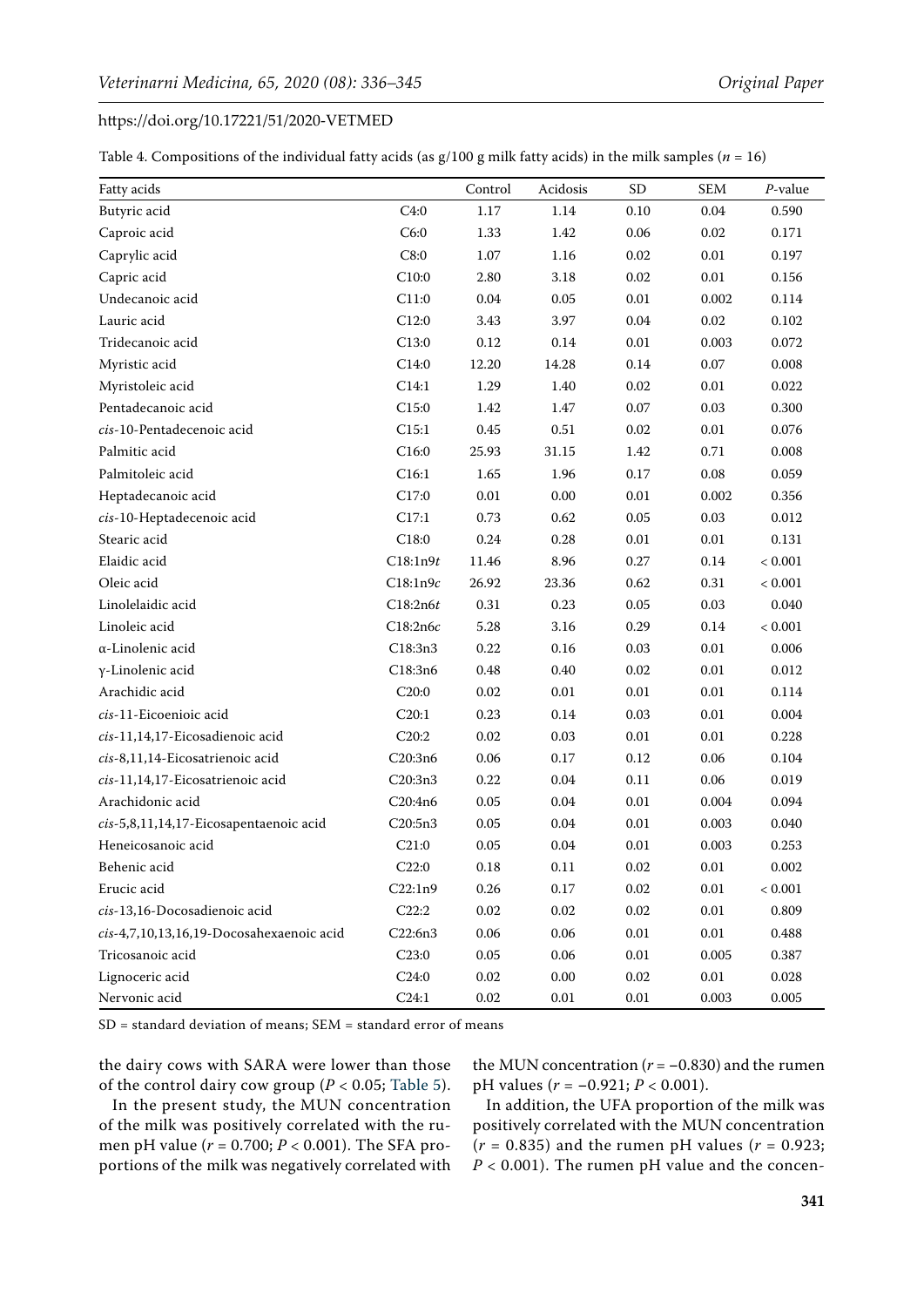|              | Control | Acidosis | SD <sub></sub> | SEM  | $P$ -value  |
|--------------|---------|----------|----------------|------|-------------|
| SFA          | 51.47   | 59.91    | 0.94           | 0.47 | ${}< 0.001$ |
| <b>UFA</b>   | 49.86   | 41.50    | 1.01           | 0.50 | < 0.001     |
| <b>MUFA</b>  | 43.04   | 37.14    | 0.63           | 0.32 | < 0.001     |
| <b>PUFA</b>  | 6.81    | 4.36     | 0.36           | 0.18 | < 0.001     |
| <b>MCFA</b>  | 8.69    | 9.79     | 0.09           | 0.04 | 0.126       |
| LCFA         | 89.30   | 88.43    | 0.26           | 0.13 | 0.198       |
| <b>VLCFA</b> | 0.71    | 0.48     | 0.08           | 0.04 | 0.004       |
| $n-3$        | 0.57    | 0.30     | 0.14           | 0.07 | 0.011       |
| $n-6$        | 6.24    | 4.06     | 0.22           | 0.11 | < 0.001     |
| $n-9$        | 40.17   | 34.04    | 0.41           | 0.20 | < 0.001     |
| $n-3/n-6$    | 0.09    | 0.07     | 0.02           | 0.01 | 0.255       |
| AI           | 1.56    | 2.22     | 0.35           | 0.12 | < 0.001     |
| TI           | 6.70    | 5.48     | 0.73           | 0.25 | 0.003       |
| hcFA         | 33.73   | 27.72    | 0.36           | 0.19 | < 0.001     |
| HcFA         | 38.13   | 45.43    | 0.41           | 0.24 | < 0.001     |
| h/H          | 0.88    | 0.61     | 0.02           | 0.01 | < 0.001     |

<span id="page-6-0"></span>Table 5. Compositions of the fatty acids (as  $g/100$  g milk fatty acids) in the milk samples ( $n = 16$ )

AI = atherogenic index; h/H = hypocholesterolemic/hypercholesterolemic ratio = (C18:1n9c + PUFA)/(C14:0 + C16:0); HcFA = hypercholesterolemic fatty acids index = C14:0 + C16:0; hcFA = hypocholesterolemic fatty acids index = C18:2n6t + PUFA; LCFA = long chain fatty acids; MCFA = medium chain fatty acids; MUFA = monounsaturated fatty acids; PUFA = polyunsaturated fatty acids; SD = standard deviation of means; SEM = standard error of means; SFA = saturated fatty acids; TI = thrombogenic index; UFA = unsaturated fatty acids; VLCFA = very long chain fatty acids

<span id="page-6-1"></span>Table 6. Pearson's correlations among the compositions of the milk fatty acids and the milk urea nitrogen and the rumen pH value in the dairy cows

|              | <b>UFA</b>   | <b>MUFA</b> | <b>PUFA</b> | $n-3$      | $n-6$      | n-9        | $n-3/n-6$        | <b>MCFA</b> | <b>LCFA</b> | <b>VLCFA</b> | <b>MUN</b> | Rumen pH   |
|--------------|--------------|-------------|-------------|------------|------------|------------|------------------|-------------|-------------|--------------|------------|------------|
| <b>SFA</b>   | $-0.992**$   | $-0.980**$  | $-0.997**$  | $-0.882**$ | $-0.997**$ | $-0.973**$ | $-0.522**$       | $0.612**$   | $-0.471**$  | $-0.907**$   | $-0.830**$ | $-0.921**$ |
| <b>UFA</b>   | $\mathbf{1}$ | 0.997**     | $0.983**$   | $0.898**$  | $0.979**$  | $0.993**$  | $0.576**$        | $-0.549**$  | $0.476**$   | $0.935**$    | $0.835**$  | $0.923**$  |
| <b>MUFA</b>  |              |             | $0.966**$   | $0.891**$  | $0.961**$  | $0.998**$  | $0.586**$        | $-0.517**$  | $0.489**$   | $0.937**$    | $0.833**$  | $0.920**$  |
| <b>PUFA</b>  |              |             |             | $0.895**$  | $0.998**$  | $0.956**$  | $0.538**$        | $-0.612**$  | $0.434*$    | $0.908**$    | $0.820**$  | $0.910**$  |
| $n-3$        |              |             |             | 1          | $0.865**$  | $0.868**$  | $0.853** -0.331$ |             | 0.211       | $0.973**$    | $0.726**$  | $0.792**$  |
| $n-6$        |              |             |             |            | 1          | $0.952**$  | $0.484**$        | $-0.642**$  | $0.458**$   | $0.883**$    | $0.820**$  | $0.912**$  |
| $n-9$        |              |             |             |            |            |            | $0.560**$        | $-0.502**$  | $0.492**$   | $0.926**$    | $0.834**$  | $0.920**$  |
| $n-3/n-6$    |              |             |             |            |            |            |                  | 0.145       | $-0.138$    | $0.811**$    | $0.444*$   | $0.464**$  |
| <b>MCFA</b>  |              |             |             |            |            |            |                  | 1           | $-0.817**$  | $-0.281$     | $-0.435*$  | $-0.524**$ |
| LCFA         |              |             |             |            |            |            |                  |             |             | 0.221        | $0.372*$   | $0.445*$   |
| <b>VLCFA</b> |              |             |             |            |            |            |                  |             |             | 1            | $0.763**$  | $0.847**$  |
| <b>MUN</b>   |              |             |             |            |            |            |                  |             |             |              |            | $0.700**$  |

LCFA = long chain fatty acids; MCFA = medium chain fatty acids; MUFA = monounsaturated fatty acids; MUN = milk urea nitrogen; PUFA = polyunsaturated fatty acids; SFA = saturated fatty acids; UFA = unsaturated fatty acids; VLCFA = very long chain fatty acids

\*Correlation is significant at the 0.05 level (2-tailed); \*\*Correlation is significant at the 0.01 level (2-tailed)

tration of MUN were positively correlated with the MUFA, PUFA, n-3, n-6, n-9, LCFA, and VLCFA proportions and the n-3/n-6 ratio in the milk samples (*P* < 0.05) ([Table 6](#page-6-1)).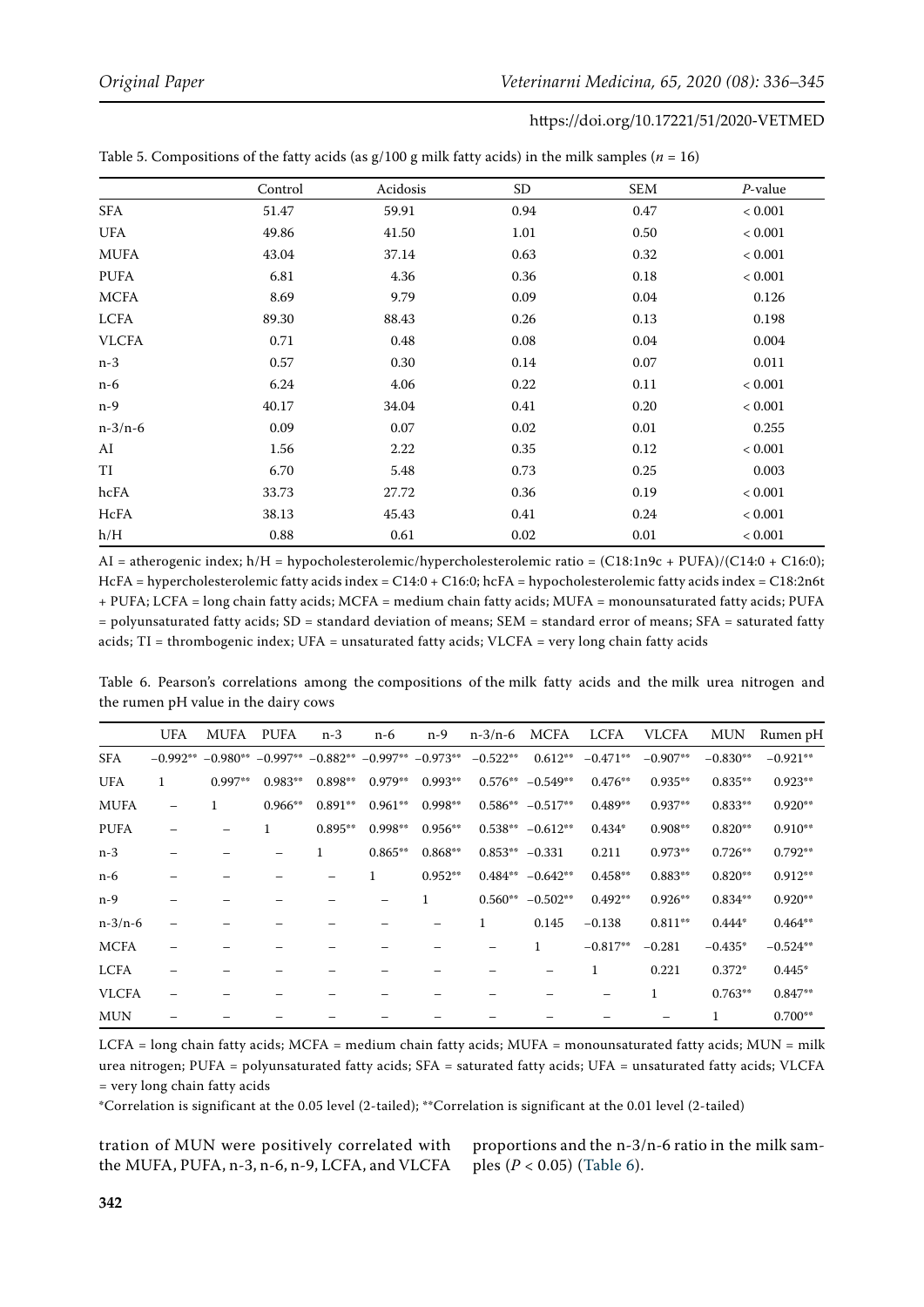#### **DISCUSSION**

Dairy cows often receive a high-calorie TMR in the last 2–3 weeks of prepartum in order to prepare the ruminal epithelial and rumen environment to absorb the high postpartum concentrations of VFA. This high-starch diet (easily digestible carbohydrates) induces the profile of the microorganisms in the rumen and the proliferation of the ruminal epithelium, which is vital for the control of the acidosis in rumen. The sudden shift to a high carbohydrate diet can cause the ruminal pH to decrease and may lead to SARA or acidosis. Besides, the levels of peNDF, the particle size, and the starch source (i.e., the starch type and endosperm structure) and the fermentation capacities of the fibrous feedstuffs in dairy cow's ration can affect the buffer capacity in the rumen and cause high ruminal acidity [\(Calsamiglia et al. 1999](#page-8-1); [Zebeli](#page-9-3)  [et al. 2012](#page-9-3)). The cut-off point of the rumen fluid for the diagnosis of SARA by rumenocentesis is a pH of 5.5 ([Garret et al. 1995\)](#page-9-4). The 5.6 ruminal pH value in the present study demonstrates that SARA was present. Also, a period lasting more than 5 h/d to 6 h/d during which the ruminal pH is < 5.8 should be avoided to minimise the health disturbances due to SARA [\(Zebeli et al. 2012\)](#page-9-3). The reason for SARA in the present study can be the high NFC or the prepartum diet and forage particle size, peNDF. [Krajcarski-Hunt et al. \(2002\)](#page-9-0) stated that the induction of SARA by excess feeding of wheat/barley pellets reduced the rumen NDF digestion from grass hay, legume hay, and corn silage. The TMRs (control and SARA) had the same fatty acid concentration. However, the proportions of the UFA, MUFA, PUFA, n-3, n-6, n-9, and VLCFA and TI values in the milk samples of the dairy cows with SARA were lower than those of the control dairy cows, which can be related to decreasing the fibre digestion in SARA ([Krajcarski-Hunt et al. 2002](#page-9-0)). The MFA profile is also seen as an essential factor in the technological quality of the raw milk and its effect on human health [\(Hanus et al. 2018\)](#page-9-19).

The rising SFA content in animal and human diets may bring the risk of cardiovascular and other metabolism diseases. Previous researchers demonstrated that the n-3 PUFA, MUFA, oleic acid and ALA contents had in preventing heart disease, improving the immune response, decreasing the low-density lipoproteins effects, anticancer and anti-atherogenic properties ([Williams 2000](#page-9-20);

[Haug et al. 2007](#page-9-21); [Muchenje et al. 2009\)](#page-9-22). In general, in the present study, it was seen that the milk quality of cows with SARA was negatively affected and the nutritional quality of the milk taken from the cows with SARA decreased in terms of its effect on human health, especially in the UFA, PUFA, n-3, n-9, hcFA and h/H values. Previous researchers showed that SARA can negatively impact various milk production parameters, especially the milk fat content ([Danscher et al. 2015\)](#page-8-3).

In the present study, the predominant fatty acids were palmitic acid, oleic acid, myristic acid and elaidic acid. The decreasing at UFA (49.9% *vs* 41.5%), MUFA (43.0% *vs* 37.1%), PUFA (6.8% *vs* 4.4%), n-3 (0.57% *vs* 0.30%), n-6 (6.2% *vs* 4.1%) and n-9 (40.2% *vs* 34.0%) fatty acids in the milk fat in the present study were positively correlated with the rumen pH value that demonstrated the importance of the ruminal acidity factor. The milk fat of cow milk in conventional herds included 2.74% C18:2n6 (linoleic, *cis* and linolelaidic acids, trans), 0.51% C18:3n3 (α-linolenic acid), 68.2% SFA, 26.8% MUFA, 4.39% PUFA, 2.54% PUFA n-6 and 0.76% PUFA n-3 fatty acids as stated by [Hanus et al. \(2018\)](#page-9-19). In the study, the change in the milk fatty acid profile of the dairy cows with SARA changed the milk AI and TI values. The milk AI values in the study were similar to results of [Santillo et al. \(2016\)](#page-9-23) and [Pilarczyk et al. \(2015\)](#page-9-18). But, the milk TI values of both the control and SARA dairy cows in the present study were lower than the results of [Santillo et al. \(2016\)](#page-9-23) and [Pilarczyk et al. \(2015\)](#page-9-18). The differences in the milk TI values may be due to the diet differences, environmental conditions, lactation period or breed difference. The hypocholesterolemic fatty acids and h/H rates of the milk in present study decreased in the dairy cows with SARA in relation to the high content of myristic and palmitic acids and low content of PUFA and oleic acids. It is thought that changes in the carbohydrate fermentation (VFA concentration) and fatty acid hydrogenation in the rumen environment due to the decrease in the rumen pH in SARA cows may affect the milk's fatty acid composition.

The optimal pH of the rumen proteolytic enzymes ranges from 5.5 to 7.0. However, protein degradation is reduced at the lower end of the ruminal pH environment [\(Bach et al. 2005\)](#page-8-4).  [Lana et al.](#page-9-6) [\(1998\)](#page-9-6) reported that a decrease in the ruminal pH from 6.5 to 5.7 reduced the ruminal ammonia concentration. The ruminal ammonia concentration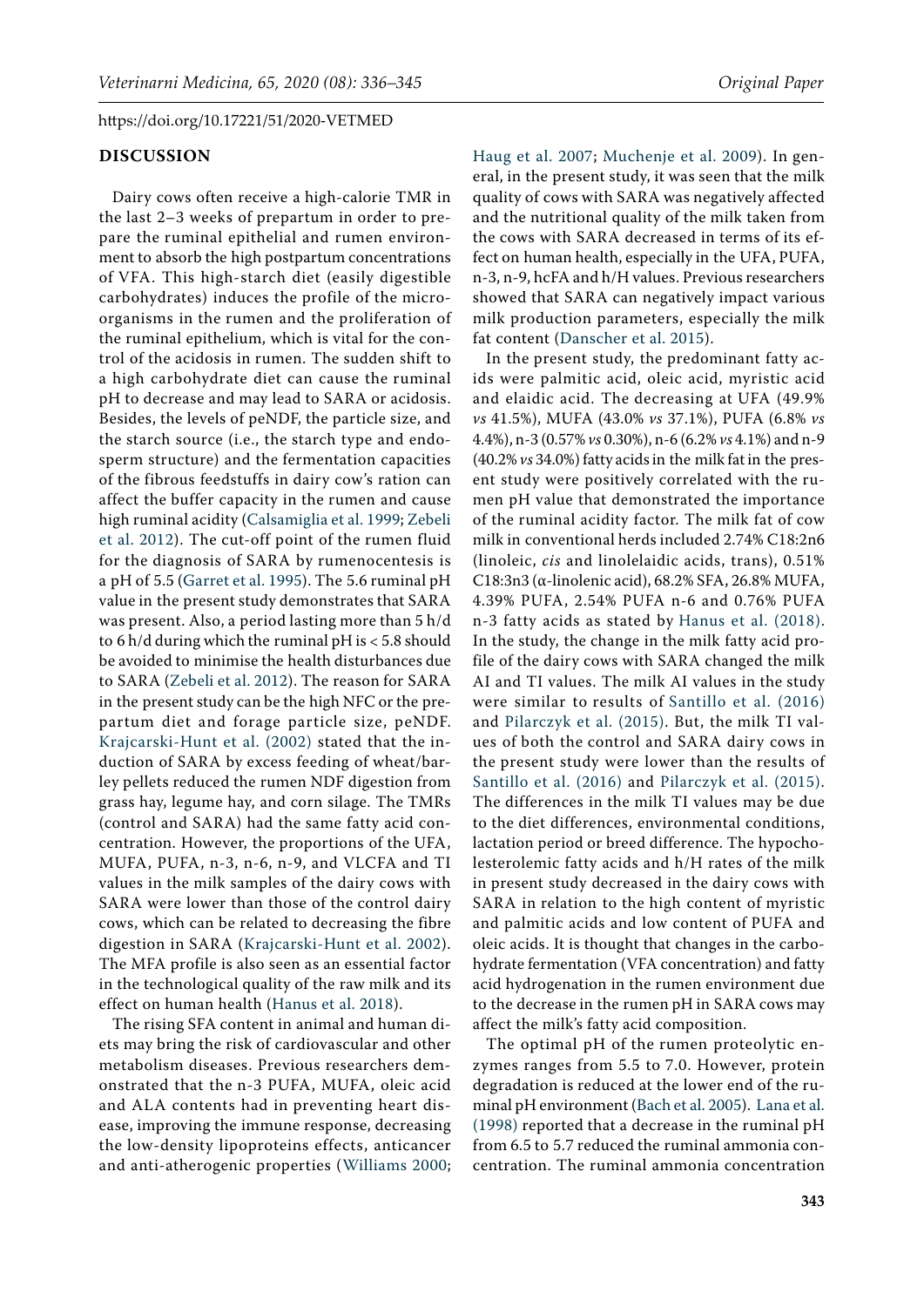can be increased due to high ruminal degradable proteins in the diet or those not used for the microbial protein production by the microorganisms. The ammonia in the rumen environment is the leading cause of urea transfer in the blood [\(Roy](#page-9-7)  [et al. 2011\)](#page-9-7). In addition, the catabolism of the amino acids and excess peptides in the different parts of the body contribute to increasing the urea flow into the portal blood ([Huntington and Archibeque](#page-9-8)  [2000;](#page-9-8) [Roy et al. 2011](#page-9-7)). The excess degradable protein in the rumen or energy deficiency in the diet increases the blood urea levels, and, thus, the level of the milk urea ([Arunvipas et al. 2003\)](#page-8-8).

A low level of urea in the milk results from a high proportion of fermentable carbohydrates compared to the degradable protein content in the diet, which decreases the ammonia production, reflecting an inadequate synthesis of microbial proteins in the rumen ([Bruning-Fannand and Kaneene 1993\)](#page-8-9). Urea, which could be used as an indicator of the protein/ energy balance of lactating cows, is a water-soluble molecule and, when present in the circulatory system, diffuses into the body's aqueous organs such as the udder and other genital glands [\(Butler 1998](#page-8-10)). Urea is the main product of nitrogen metabolism synthesised in the liver from an excess ammonia product derived from rumen-degraded proteins, digestible proteins in the small intestine, and amino acids catabolised in different parts of the body or during the glycogenesis processes in the liver ([Schepers and](#page-9-24)  [Meijer 1998](#page-9-24)). The low MUN value in the cows with SARA symptoms in the study may be due to the decreased protein breakdown due to acidity in the rumen, and consequently the decreased ruminal ammonia and decreased overall circulation urea level. Similar to the results of the present study, [Gao and](#page-9-25) [Oba \(2015\)](#page-9-25) stated that a low MUN concentration and milk fat in mid-lactating cows fed a high-grain diet may be used to identify cows that have a higher risk of SARA. Besides, the MUN value in the milk of the control dairy cows used in the study was in the range of normal MUN reference values [\(Gao](#page-9-25)  [and Oba 2015;](#page-9-25) [Munyaneza et al. 2017\)](#page-9-26).

As a result, the increased acidity in the rumen of dairy cow in early-lactation can affect the carbohydrate fermentation, fatty acid hydrogenation and protein degradation. The MUN concentration in dairy cows with SARA seriously decreased. The SARA changes the fatty acid proportion in the milk and decreases the MUFA, PUFA, n-3, oleic acid and hypocholesterolemic fatty acids and the h/H values of the milk. Therefore, the nutritional and functional quality of the milk in the dairy cows with SARA decreases for human nutrition.

## **Acknowledgement**

I thank to Osman Semih Cavdar for his valuable help on data collect of study.

## **Conflict of interest**

The author declares no conflict of interest.

### **REFERENCES**

- <span id="page-8-5"></span>AOAC – Association of Official Analytical Chemists. Official methods of analysis of AOAC international. Washington, DC: Association of Official Analytical Chemists; 1995.
- <span id="page-8-8"></span>Arunvipas P, Dohoo IR, VanLeeuwen JA, Keefe GP. The effect of non-nutritional factors on milk urea nitrogen levels in dairy cows in Prince Edward Island, Canada. Prev Vet Med. 2003 May 30;59(1-2):83-93.
- <span id="page-8-4"></span>Bach A, Calsamiglia S, Stern MD. Nitrogen metabolism in the rumen. J Dairy Sci. 2005 May;88(Suppl 1):E9-21.
- <span id="page-8-9"></span>Bruning-Fann CS, Kaneene JB. The effects of nitrate, nitrite and N-nitroso compounds on animal health. Vet Hum Toxicol. 1993 Jun;35(3):521-38.
- <span id="page-8-10"></span>Butler WR. Review: Effect of protein nutrition on ovarian and uterine physiology in dairy cattle. J Dairy Sci. 1998 Sep;81(9):2533-9.
- <span id="page-8-1"></span>Calsamiglia S, Ferret A, Plaixats J, Devant M. Effect of pH and pH fluctuations on microbial fermentation in a continuous culture system. J Dairy Sci. 1999;82(Suppl 1):38.
- <span id="page-8-2"></span>Calsamiglia S, Ferret A, Devant M. Effects of pH and pH fluctuations on microbial fermentation and nutrient flow from a dual-flow continuous culture system. J Dairy Sci. 2002 Mar;85(3):574-9.
- <span id="page-8-0"></span>NRC – National Research Council. Nutrient requirements of dairy cattle. 7<sup>th</sup> ed. Washington, DC, USA: National Academy Press; 2001.
- <span id="page-8-3"></span>Danscher AM, Li S, Andersen PH, Khafipour E, Kristensen NB, Plaizier JC. Indicators of induced subacute ruminal acidosis (SARA) in Danish Holstein cows. Acta Vet Scand. 2015 Jul 17;57(1):39.
- <span id="page-8-7"></span>Donker JD. Improved energy prediction equations for dairy cattle rations. J Dairy Sci. 1989 Nov;72(11):2942-8.
- <span id="page-8-6"></span>FAO – Food and Agriculture Organization of the United Nations. Quality assurance for animal feed analysis labo-